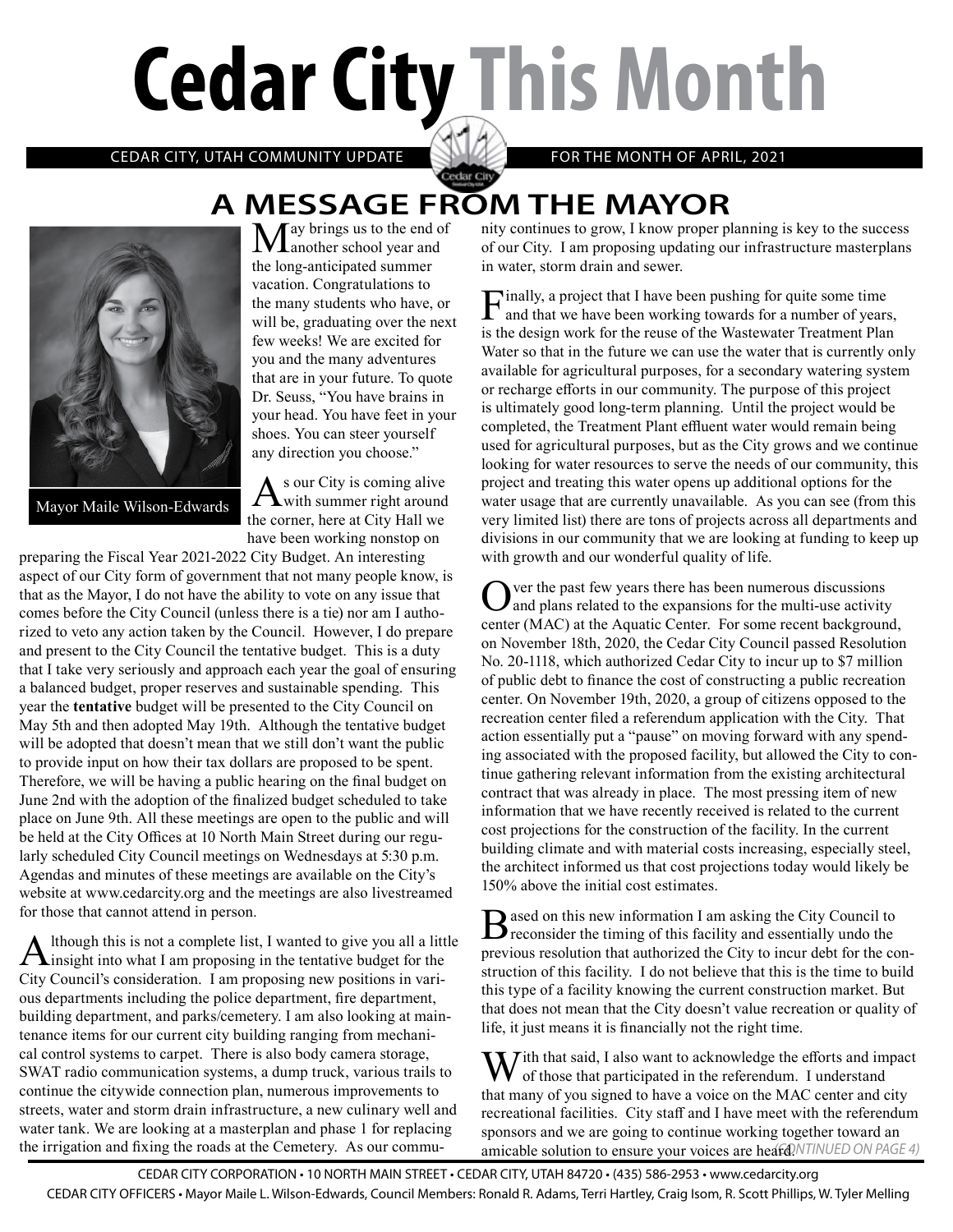

## *2020 Annual Drinking Water Quality Report Cedar City Waterworks Department*

We're pleased to present to you this year's Annual Drinking<br>Wester Quality Report. This report is designed to inform you about the quality of the water and services we deliver to you every day. Our constant goal is to provide you with a safe and dependable supply of drinking water. We want you to understand the efforts we make to continually improve the water treatment process and protect our water resources. We are committed to ensuring the quality of your water.

#### **WHERE DO WE GET OUT WATER?**

Our water sources have been determined to be from groundwater<br>
Sources. Our water sources are Shurtz Canyon Spring, Cedar Canyon Spring, Enoch #1 Well, Quichapa #3 Well, Quichapa #5 Well, Left Quichapa Spring, Right Quichapa Spring, Quichapa #6 Well, Quichapa #7 Well, Enoch #3 Well, Quichapa Well #8, and Quichpa #1 Well.

#### **SOURCE PROTECTION**

The Drinking Water Source Protection Plan for Cedar City Water-works is available for your review. It contains information about source protection zones, potential contamination sources and management strategies to protect our drinking water. Our sources have been determined to have a low level of susceptibility from potential contamination. Please contact us if you have questions or concerns about our source protection plan.

#### **CROSS CONNECTION CONTROL**

There are many connections to our water distribution system. When connections are properly installed and maintained, the concerns are very minimal. However, unapproved and improper piping changes or connections can adversely affect not only the availability, but also the quality of the water. A cross connection may let polluted water or even chemicals mingle into the water supply system when not properly protected. This not only compromises the water quality but can also affect your health.

 $\bigcap$  o, what can you do? Do not make or allow improper connections  $\Delta$ at your homes. Even that unprotected garden hose lying in the puddle next to the driveway is a cross connection. The unprotected lawn sprinkler system after you have fertilized or sprayed is also a cross connection. When the cross connection is allowed to exist at your home, it will affect you and your family first. If you'd like to learn more about helping to protect the quality of our water, call us for further information about ways you can help.

**CONTAMINANTS**<br>Il sources of drinking water are subject to potential contamina-All sources of drinking water are subject to potential contamina-<br>tion by constituents that are naturally occurring or manmade. Those constituents can be microbes, organic or inorganic chemicals, or radioactive materials. All drinking water, including bottled water, may reasonably be expected to contain at least small amounts of some contaminants. The presence of contaminants does not necessarily indicate that the water poses a health risk. More information about contaminants and potential health effects can be obtained by calling the Environmental Protection Agency's Safe Drinking Water Hotline at 1-800-426-4791.

MCLs are set at very stringent levels. To understand the pos-<br>Sible health effects described for many regulated constituents, a person would have to drink 2 liters of water every day at the MCL level for a lifetime to have a one-in-a-million chance of having the described health effect.

Some people may be more vulnerable to contaminants in drinking<br>water than the general population. Immunocompromised persons such as persons with cancer undergoing chemotherapy, persons who have undergone organ transplants, people with HIV/AIDS or other immune system disorders, some elderly, and infants can be particularly at risk from infections. These people should seek advice from their health care providers about drinking water. EPA/CDC guidelines on appropriate means to lessen the risk of infection by cryptosporidium and other microbiological contaminants are available from the Safe Drinking Water Hotline (800-426-4791).

#### **LEAD LEVELS**

If present, elevated levels of lead can cause serious health prob-<br>lems, especially for pregnant women and young children. Lead in f present, elevated levels of lead can cause serious health probdrinking water is primarily from materials and components associated with service lines and home plumbing. Cedar City Waterworks is responsible for providing high quality drinking water, but cannot control the variety of materials used in plumbing components.

 $M^{h}$ hen your water has been sitting for several hours, you can minimize the potential for lead exposure by flushing your tap for 30 seconds to 2 minutes before using water for drinking or cooking. If you are concerned about lead in your water, you may wish to have your water tested. Information on lead in drinking water, testing methods, and steps you can take to minimize exposure is available from the safe Drinking Water Hotline or at http://www.epa.gov/safewater/lead.

#### **QUESTIONS?**

 $\mathbf{W}$  want you to understand the efforts we make to ontinually improve the water distribution process and protect our water resources. We are committed to ensuring the quality of your water. if you have any questions about this report or concerning your water utility, please contact Robbie Mitchell or Alan Davis at (435) 586- 2912.

### **CONTACT US**

CEDAR CITY PUBLIC WORKS 716 North Airport Road Cedar City, Utah 84720 PHONE: 435-586-2912 EMAIL: mrobbie@cedarcity.org WEBSITE: www.cedarcity.org

 $\mathbf{W}$ e at Cedar City Waterworks work around the clock to provide  $\bf{V}$  top quality water to every tap. We ask that all our customers help us protect our water sources, which are the heart of our community, our way of life and our children's future. To view this full report and graph information, please visit our website at www. cedarcity.org.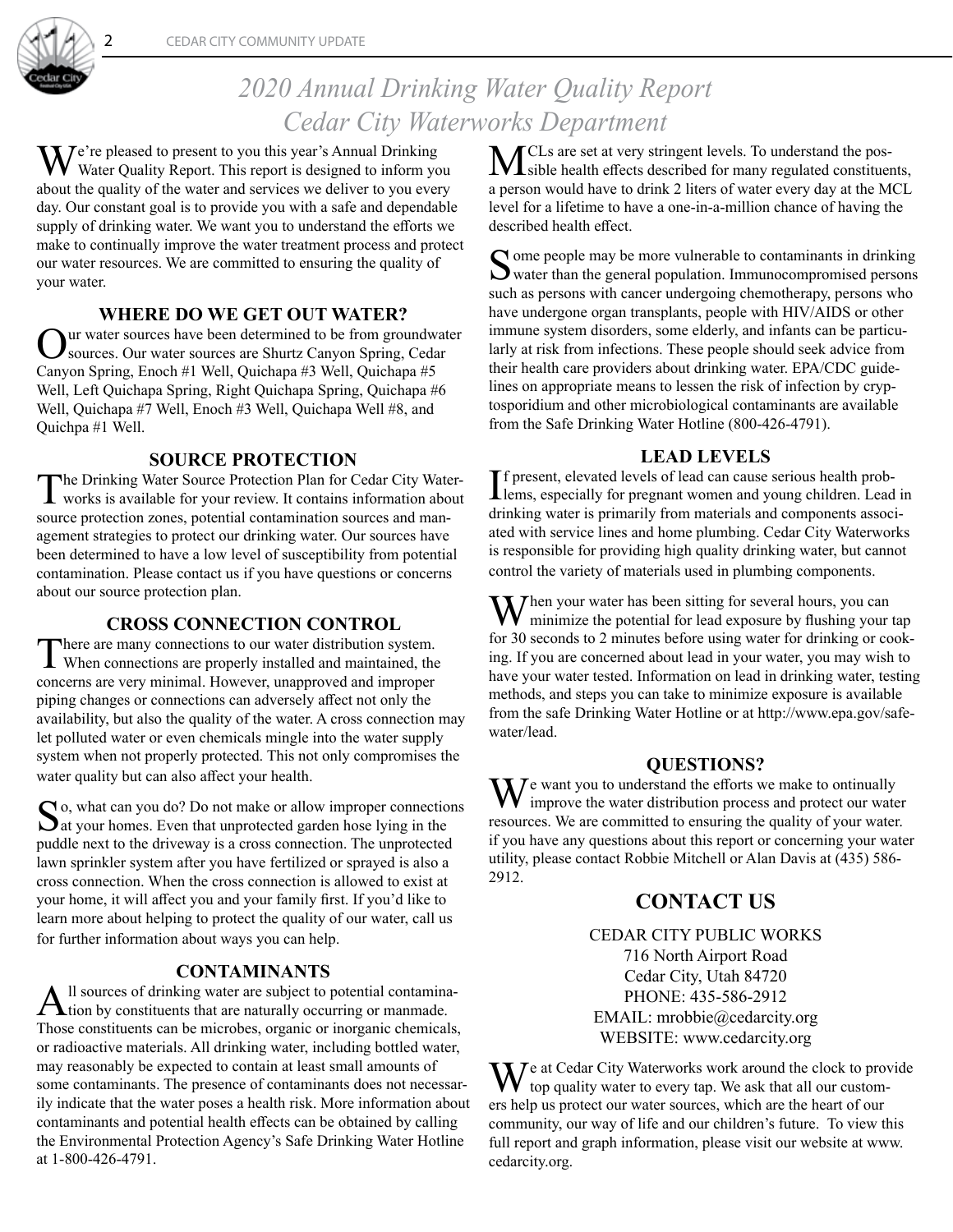

## PUBLIC WORKS NEWSLETTER

#### **WASTEWATER:**

Congratulations to Laurie Smith, our laboratory director at the Cedar City Regional Wastewater Treatment Plant. She has been recognized by the Water Environment Association of Utah (WEAU) as the Lab Director of the Year. Laurie received her award at the annual WEAU conference which was held in April, 2021. The wastewater plant's lab is accredited through the National Environmental Laboratory Accreditation Committee (NELAC). Laurie is proficient in her lab duties which include sampling, analysis and record keeping, and in her knowledge of chemicals and proper sampling and analysis procedures. She maintains a well-organized, well-maintained and clean certified laboratory. Laurie is a great asset to the wastewater treatment facility and to the City. Congratulations again Laurie!

#### **WATER:**

AS A REMINDER: Per Ordinance 37-7.1, watering restrictions are now in place for irrigating with culinary water between the hours of 8:00 AM – 6:00 PM. The restrictions go into effect April 1st and continue through October 31st of each year. This restriction is in force every day of the week. First violations will receive a warning. A second violation will have their water supply shut off and will be required to pay a \$25.00 reconnection fee. A third violation will result in the water supply being shut off and will be required to pay a \$100.00 penalty plus a



\$25.00 reconnection fee. All fines and penalties shall be paid in full prior to the restoration of water service. Please help conserve our water. For information on water conservation, please visit www.conservewater.utah.gov.

#### SOLID WASTE:

We would like to remind you to please have your trash cans out by 7:00 AM on your designated pickup day. Please have your cans at least 3-feet from vehicles or other cans to allow safe operation of the equipment emptying your cans. Boxes and vegetation like grass, weeds and leaves can become lodged and packed into the bottom of your can, and it seems that no amount of shaking will dislodge the material. Please try to keep these materials from being tightly packed so your can may be totally emptied.

The Public Works Department can help you with maintenance of streets, water lines, water meters, water leaks, sewer lines, missed trash pickups, replacement trash cans, streetlights, etc., but we can't help you set up new service, or pay bills. We're happy to forward these calls to the City Utilities Department, but to help save you frustration from being transferred from department to department, please call 435-586-2951 to ask questions about your utility bills, pay your bill or set up new services with the City.